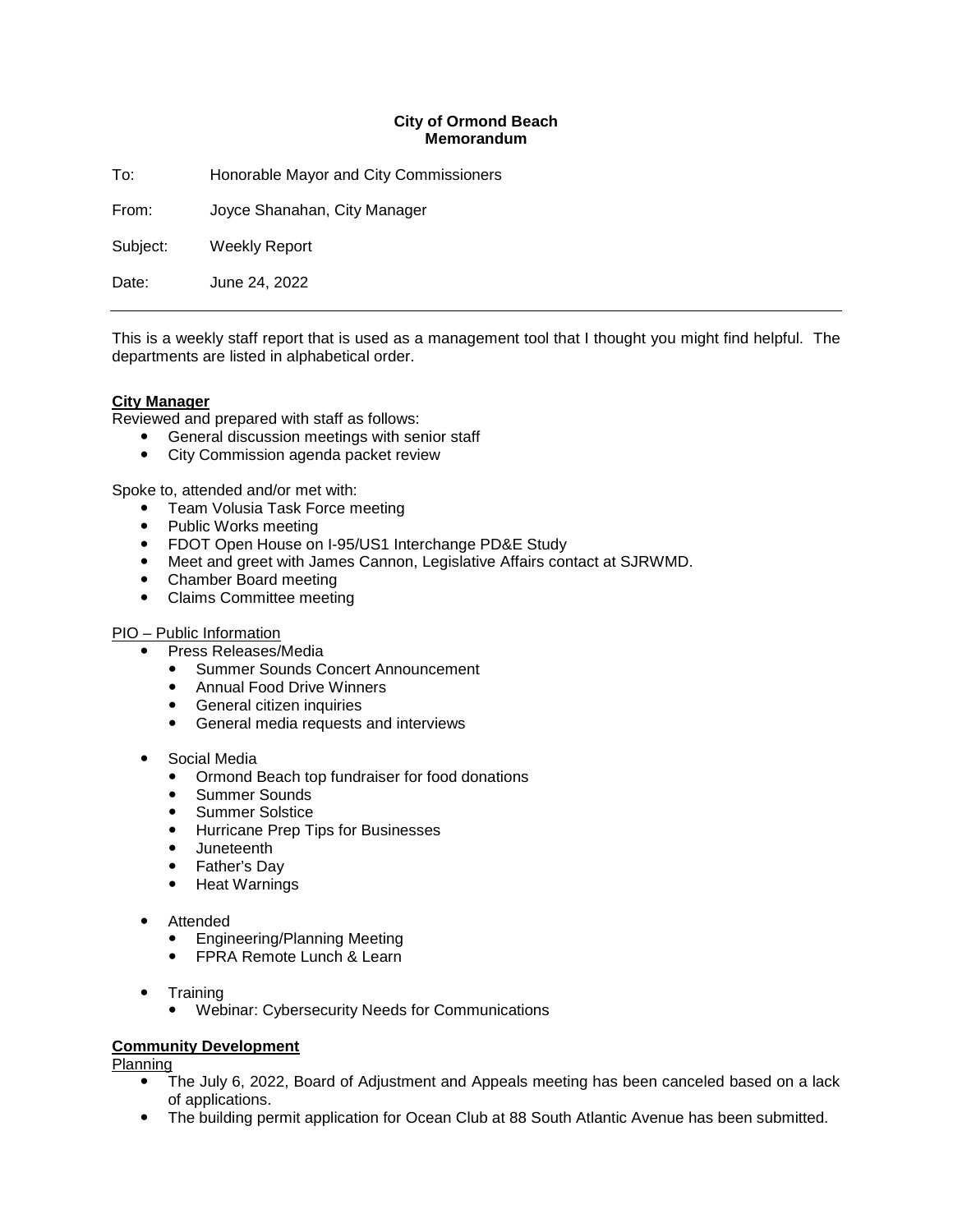A portion of the Total Comfort, the RV and boat storage, at 1345 North U.S. Highway 1 has been completed and received a Certificate of Occupancy. The front building of the Total Comfort property that includes offices is nearing completion.

Building Inspections, Permitting & Licensing

- 7 new business tax receipts issued.
- 362 inspections preformed within the city (74 by private providers).
- 112 permits issued within the city, with a valuation of \$2,593,990 (11 garage sale permits).

Development Services

- Site Plan Review Committee (SPRC) met with:
	- 1. 874 Hull Road, pre-application meeting. Pre-application meeting for a parcel located in unincorporated Volusia County that seeks a fuel farm facility with railroad access. Items discussed included the permitting process, utilities, annexation required based on the connection to city utilities, roadway access, intersection of US1 and Hull Road, and proposed traffic study.
	- 2. Kingston Shores (Volusia County) water renovations. Discussion of proposed interior water improvements within the private property.
	- 3. Celadine Subdivision Pre-construction (Flagler County) utilities only. Pre-construction meeting for a subdivision with Flagler County for utility connections only.
	- 4. 825 Hull Road, pre-application meeting. Pre-application meeting for the construction of a business warehouse and warehouse uses within the I-1, Light Industrial zoning district.
	- 5. Valiant Diner. Discussion of SPRC comments and concept to add additional building square footage to the property.
- SPRC projects under review:
	- 1. 2001 West Granada Boulevard, Walgreens site improvements.  $3<sup>rd</sup>$  review. Access and site improvements.
	- 2. Tymber Creek Apartments. 300 multi-family units and associated site improvements on a vacant 19.62-acre parcel.
	- 3. 748 South Atlantic Avenue, Georgian Inn recreation. Development of the vacant lot next to the Georgian Inn for recreation uses for the Georgian Inn including parking, pavilion, and pool amenities.
	- 4. 81 Dianne Drive. Approved lot split to create two lots from one lot.
- Construction status of projects under construction:

| Project                             | % Complete |
|-------------------------------------|------------|
| 783 North U.S. Highway 1            | 55%        |
| Caldera Spas                        | 15%        |
| Dunkin Donuts, 1535 North US Hwy 1  | 75%        |
| GPR <sub>1</sub>                    | 80%        |
| Interchange Depot                   | 20%        |
| <b>KOMN Condominium Association</b> | 75%        |
| McNamara Warehouse                  | 50%        |
| Paradise Pointe ALF                 | 75%        |
| <b>Perrot Depot</b>                 | 40%        |
| Revella                             | 5%         |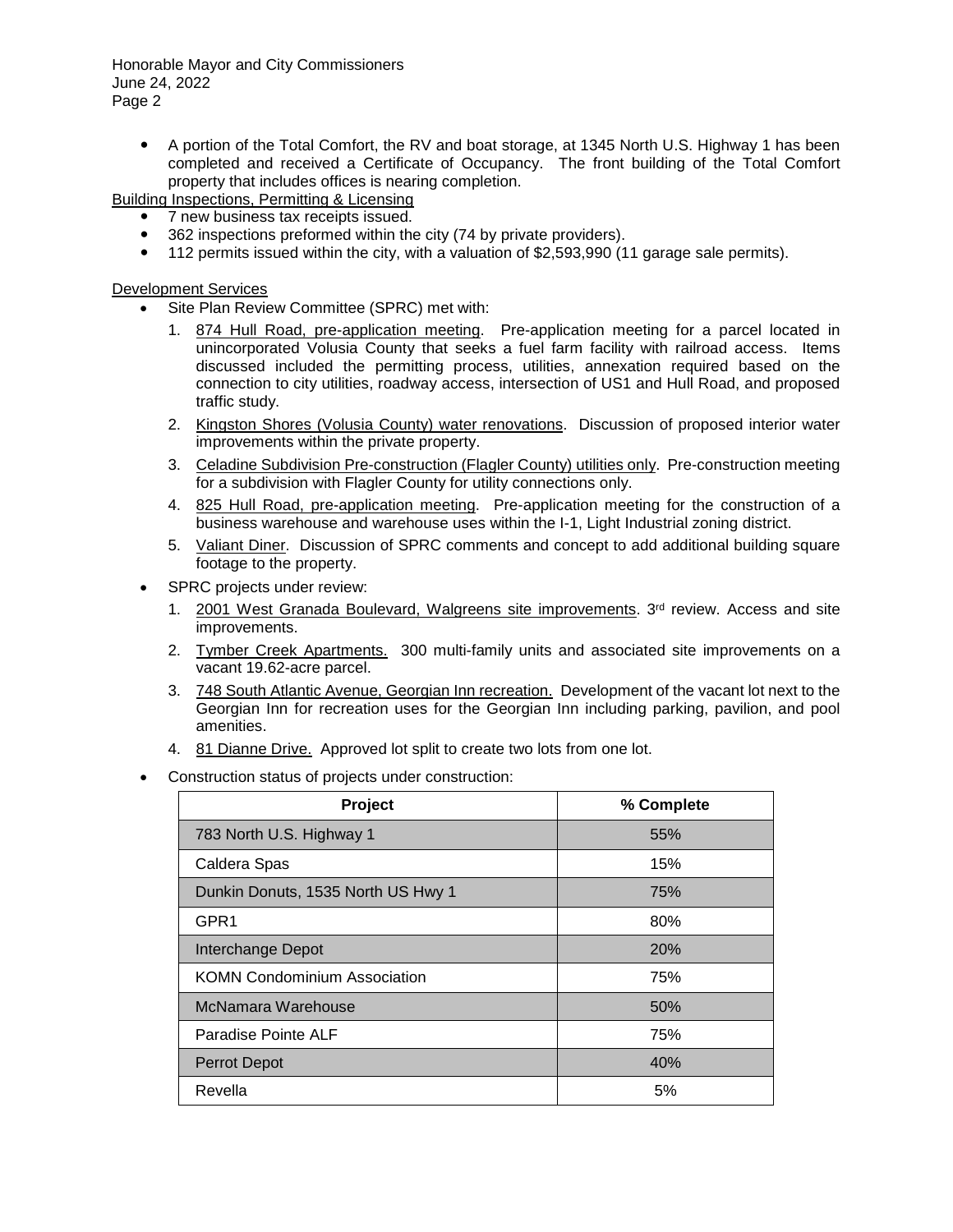| Shoppes at Granada Point           | 0%  |  |
|------------------------------------|-----|--|
| SONC Gym                           | 60% |  |
| SONC Outdoor basketball court      | 0%  |  |
| <b>Total Comfort</b>               | 98% |  |
| <b>Utilities only</b>              |     |  |
| 101 Town & Country Lane            | 40% |  |
| Celadine                           | 0%  |  |
| Forcemain - Huntington Green       | 95% |  |
| Forcemain extension - Airport Road | 75% |  |
| Ocean Village Townhomes            | 90% |  |
| Verona Oceanside                   | 90% |  |
| <b>Residential</b>                 |     |  |
| Cupola at Oceanside                | 60% |  |
| Plantation Oaks, Phase 1A          | 50% |  |
| Plantation Oaks, Unit 2B           | 25% |  |
| Plantation Oaks, Unit 2C           | 2%  |  |
| Plantation Oaks, Unit 2D           | 2%  |  |

# **Economic Development/Airport**

Economic Development

- Ormond Beach Chamber, Main Street, Team Volusia, and Volusia County
	- Staff is participating in regular calls with Volusia County Division of Economic Development and local municipal economic developers to update and coordinate efforts to support the business community.
- Prospective Business Attraction/Retention/Expansion
	- Staff continues outreach to existing businesses to provide technical assistance and support for business operations and expansions in the new year.
	- Staff worked with CO2Meter to facilitate their recently announced expansion to a new location in the airport business park.
	- Staff is working on three project leads generated via direct contact with target industry companies looking at specific sites in Ormond Beach.

### Airport Operation and Development

- Construction of the project to rehabilitate Taxiways Bravo and Delta continues. Milling of Taxiway Delta and preparation of the new apron area, west of the intersection with Taxiway Bravo, has been completed and lime rock base course material is being installed. Work has been completed on conduits that run beneath the taxiway to provide electrical and water service to other facilities. Runway 17/35 is closed during this phase of the project, due to the need for personnel and equipment to work within the Runway Safety Area.
- The Civil Air Patrol conducted a field day event at their facility this week, volunteers landscaped the areas around their facility.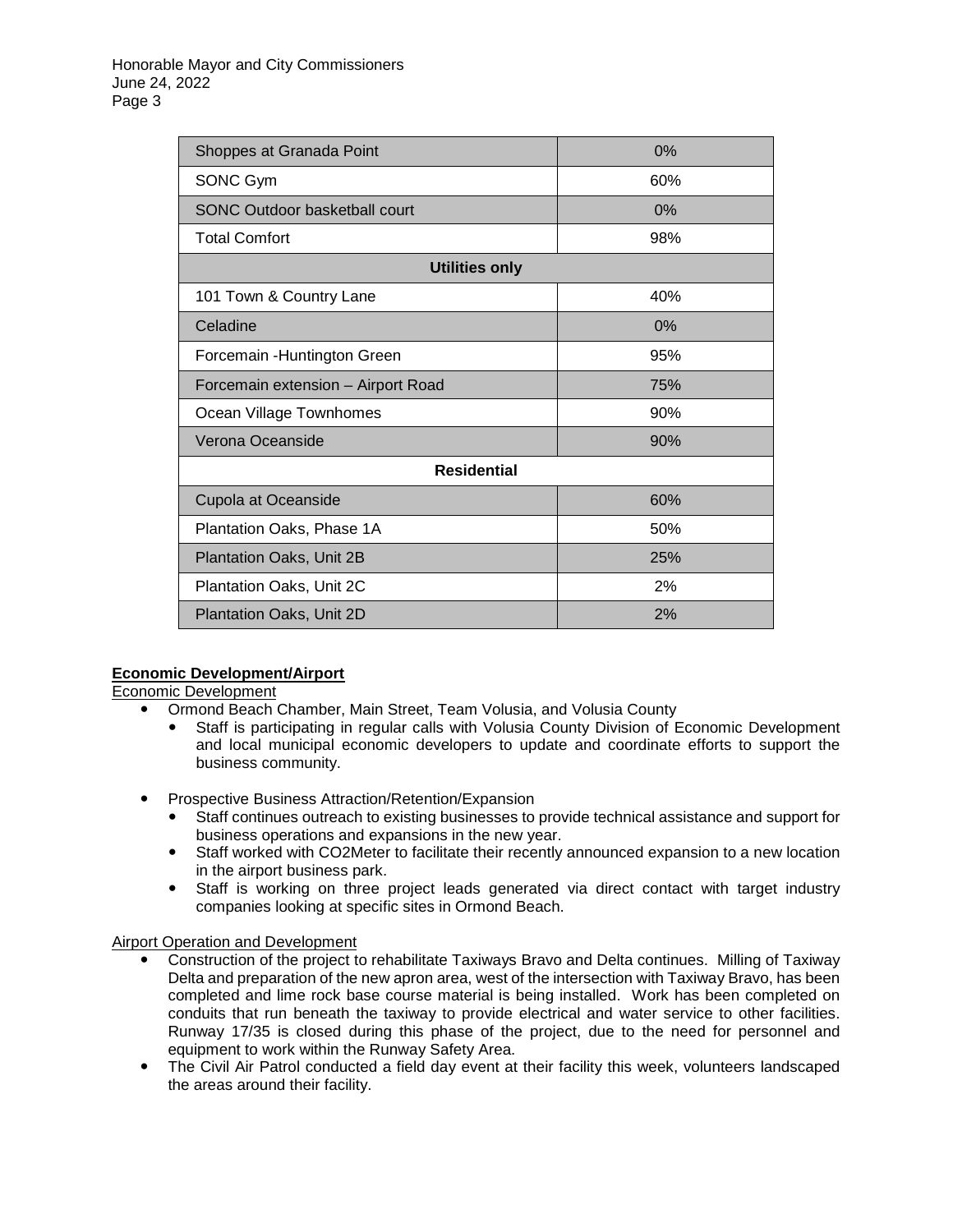# **Finance/Budget/Utility Billing Services/Grants/Risk Management**

Finance

- On-going Projects
	- City received \$2,467,431.00 million from the U.S. Treasury for the American Relief Act
	- The City has submitted for the second payment of the ARPA funds.
	- Budget projections for the 2022-23 fiscal year have begun
- Completed Projects Weekly
	- Process 196 Journal Entry Batches.
	- Utility Billing Meter Readers completed 352 work orders.
	- Approved 30 Purchase Requisitions totaling \$384,826.42.
	- Issued34 Purchase Orders totaling \$281,507.41.
	- Issued 256 past due notices on utility accounts.
	- Auto-called 289 utility customers regarding receipt of a past due notice.
	- Processed 654 payments through Interactive Voice Response System totaling \$51,950.19 (12% of City customers utilize this service)
	- Processed 1,092 payments through City online payment portal totaling \$94,393.90 (26% of City customers utilize this service).
	- Prepared 116 Accounts Payable checks totaling \$121,701.00 and 25 Accounts Payable EFT payments totaling \$102,663.45.

# **Grants**

- **Grants** 
	- Grant files maintenance and set up, monthly/quarterly/annual reporting, revisions, reimbursements, amendments, and closeouts.
	- Grant reimbursement request for FY 21-22: \$535,046.50
- Other
	- Attended Volusia County Council meeting for Feed the Need Countywide Food Drive results. City of Ormond Beach employees were recognized as the municipality that raised the most money in this effort, at \$700. The funds raised by employees will provide 6,300 pounds of food to Ormond Beach food pantries.

Risk Management Projects

- Attended risk management webinars
- Attended Claims Committee meeting
- Trained new police officers on PTSD and W/C

# **Fire Department**

- Weekly Statistics
	- Fires: 1
	- Fire Alarms: 2<br>■ Hazardous: 7
	- Hazardous: 7<br>• EMS: 89
	- EMS: 89
	- Motor Vehicle Accidents: 4
	- Public Assists: 53
	- TOTAL CALLS: 156
	- Aid provided to other agencies: 13 Calls Daytona Beach (4), Volusia County (9)
	- Total staff hours provided to other agencies: 24
	- $\bullet$  # of overlapping calls: 41
	- # of personnel sent with EVAC to assist with patient care during hospital transport: 5
	- Total EMS patients treated: 55
	- Keetch-Byram Drought Index (KBDI) East Coast Volusia: 346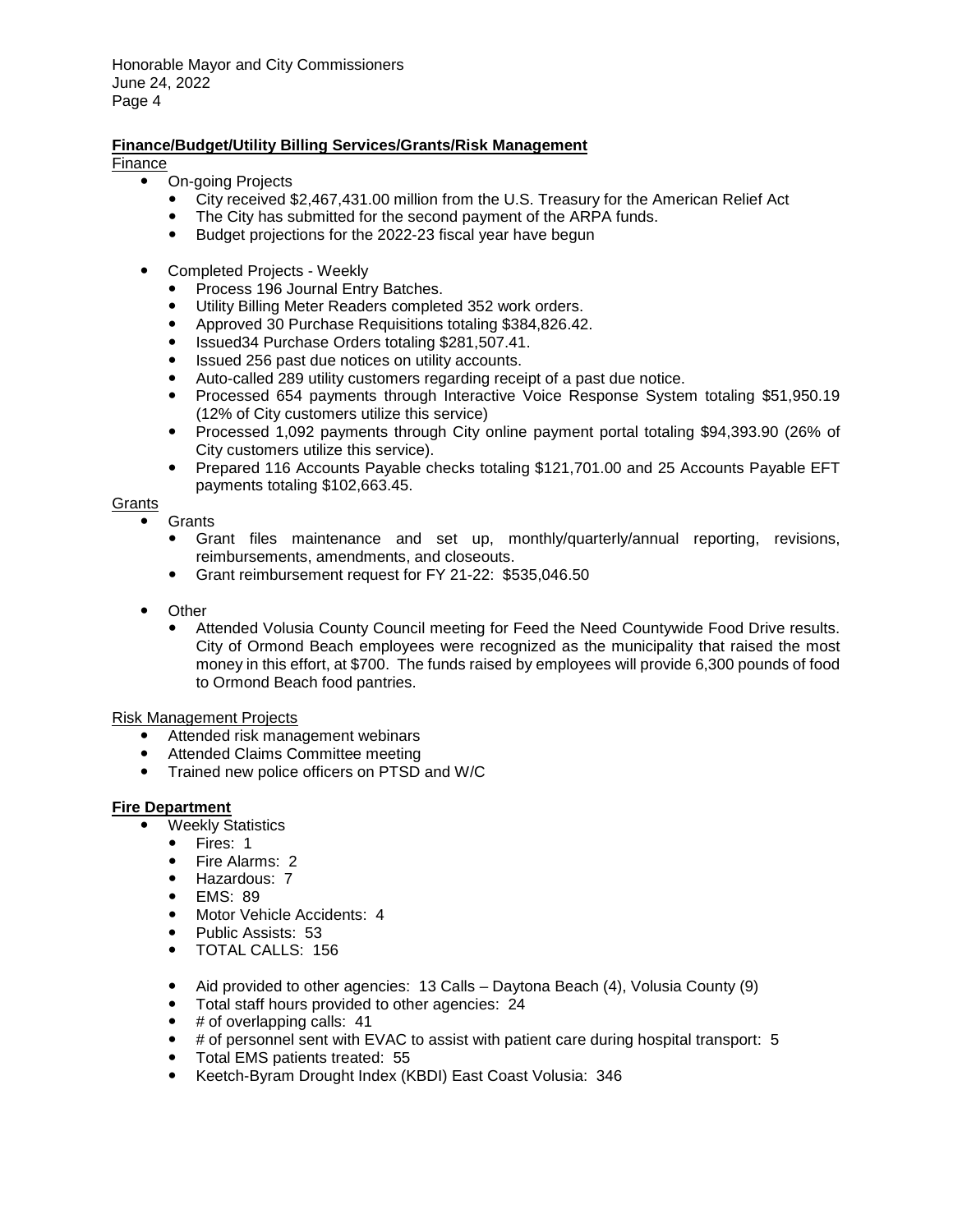- Training Hours
	- NFPA 1001: Firefighting 54
	- NFPA 1002: Driver 33
	- NFPA 1021: Officer 6
	- NFPA 1500: Safety/Equipment 87
	- EMT/Paramedic 3
	- **TOTAL TRAINING HOURS:**
- Station Activities
	- Updated 9 pre-fire plans
	- Conducted 2 fire Inspections
- Significant Incidents
	- 6/14/22, 12:50 PM: 1657 N. US-1 Vehicle Fire Assisted Volusia County with large vehicle tractor trailer fire – 1/3 of trailer involved – crews unloaded contents to extinguish fire – smoke and heat damage throughout.
	- 6/15/22, 2:54 AM: N. I-95 / Mile Marker 278 Motor Vehicle Accident Assisted Volusia County with single vehicle rollover – vehicle located in woods – crews stabilized vehicle and cut trees to extricate patient – trauma alert called and patient transported by Air One.
	- 6/15/22, 8:58 AM: 1608 N. US-1 Medical Call Responded to a fall from 2nd story building – one patient transported as a trauma alert – a firefighter paramedic assisted during transport.

### **Human Resources**

- Staffing Update
	- Approved/Active Recruitment
		- Senior Staff Accountant
		- Building Inspector<br>• Civil Engineer
		- Civil Engineer
		- Utilities Engineer
		- Environmental Improvement Officer (Arborist)
		- Neighborhood Improvement Officer
		- Evidence/Crime Scene Technician<br>● Part Time Evidence Custodian
		- Part Time Evidence Custodian<br>• Firefighter/FMT
		- Firefighter/EMT
		- Maintenance Worker II (Stormwater)
		- Maintenance Foreman (Wastewater Collection/Reuse Distribution open internally only)
		- Maintenance Worker II (Wastewater Collection/Reuse Distribution)
		- Meter Reader
		- Part Time Events Leader (Community Events)
		- Police Officer
		- Summer Camp Counselors (SONC)
		- Support Services Administrator
		- Systems Administrator
		- Part Time Treatment Plant Operator C/B/A (Water Production Plant)
		- Treatment Plant Operator C/B/A (Water Production Plant)
		- Treatment Plant Operator C/B/A (Water Reclamation Plant)
		- Treatment Plant Operator Trainee (Water Reclamation Plant)
		- Water Distribution Operator 3, 2, 1, or Trainee
	- Background/Reference Checks/Job Offers
		- Account Clerk II
		- Maintenance Worker II (Streets)
		- Fire Chief<br>• Police Offi
		- Police Officer 6 in process
		- Summer Camp Counselors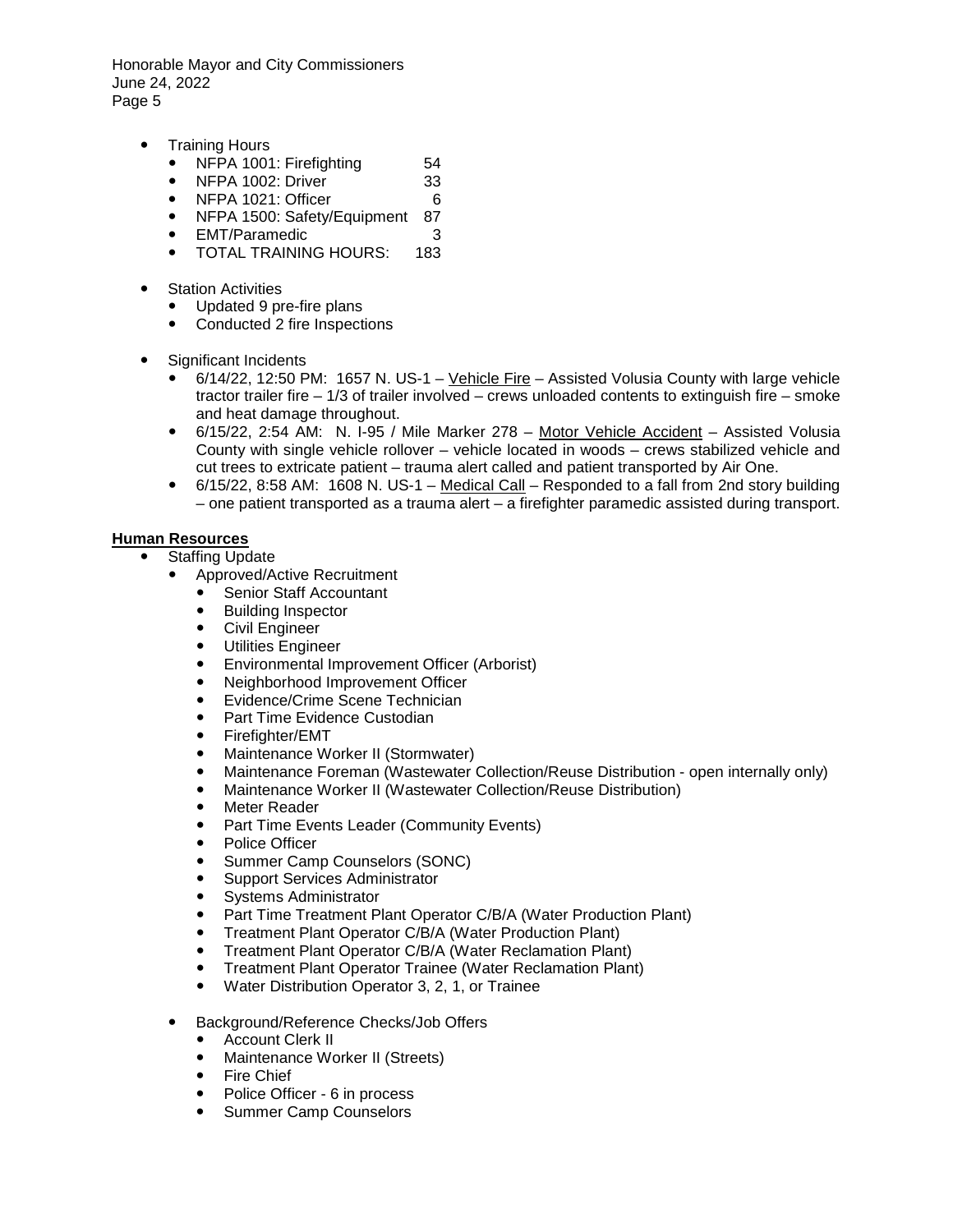- Maintenance Worker II (Wastewater Collection/Reuse Distribution)
- Planner
- Treatment Plant Operator C/B/A (Water Production Plant)
- Separations
	- Accounting Technician
	- Evidence Crime Scene Technician
	- Assistant City Clerk
	- Maintenance Worker III (Wastewater Collection/Reuse Distribution)

### **Information Technology (IT)**

- Information Systems (IS)
	- Work Plan Projects in process
		- Energov
		- Office 365<br>• PD Door a
		- PD Door access and cameras
	- Work Orders
		- New: 34
		- Completed: 27<br>• In progress: 51
		- In progress: 51
	- **•** Barracuda Email Security cloud service statistics
		- Total Inbound E-Mails: 36,805
		- Inbound E-Mails Blocked: 7,803
		- Delivered Inbound E-Mails: 26,942
		- Quarantined Messages: 803
		- Percentage Good Email: 73.20%
		- Virus E-Mails Blocked: 1
- Geographical Information Systems (GIS)
	- Addressing
		- Additions: 7<br>• Changes: 2
		- Changes: 2
		- Corrections: 1
	- Map/Information Requests: 9
	- Information Requests from External Organizations: 1
	- CIP Related Projects (pavement management, project tracking map): 0
	- **•** PEP Tank Location this week: 87 : Total in system  $= 87$
	- Reclaim Connections Located this week: 11 : Total in system = 3,234<br>● Meters GPS Located this week: 0 : Total in system = 24.306: 23.440 n
	- Meters GPS Located this week: 0 : Total in system = 24,306; 23,440 potable, 855 irrigation, 11 effluent
	- Notable Events: Updated Sewer and Water Basemap Book.

# **Leisure Services**

Administration

- **•** Engineering meeting
- Website/City calendar updates
- Updating social media pages as needed

### Contract Manager – Grounds and Athletic Maintenance

- Operations meeting with Grounds Maintenance Account Manager.
- Operations meeting with Athletic Maintenance Account Manager.
- Site inspections of Grounds Maintenance service areas.
- Site inspections of Athletic Maintenance service areas.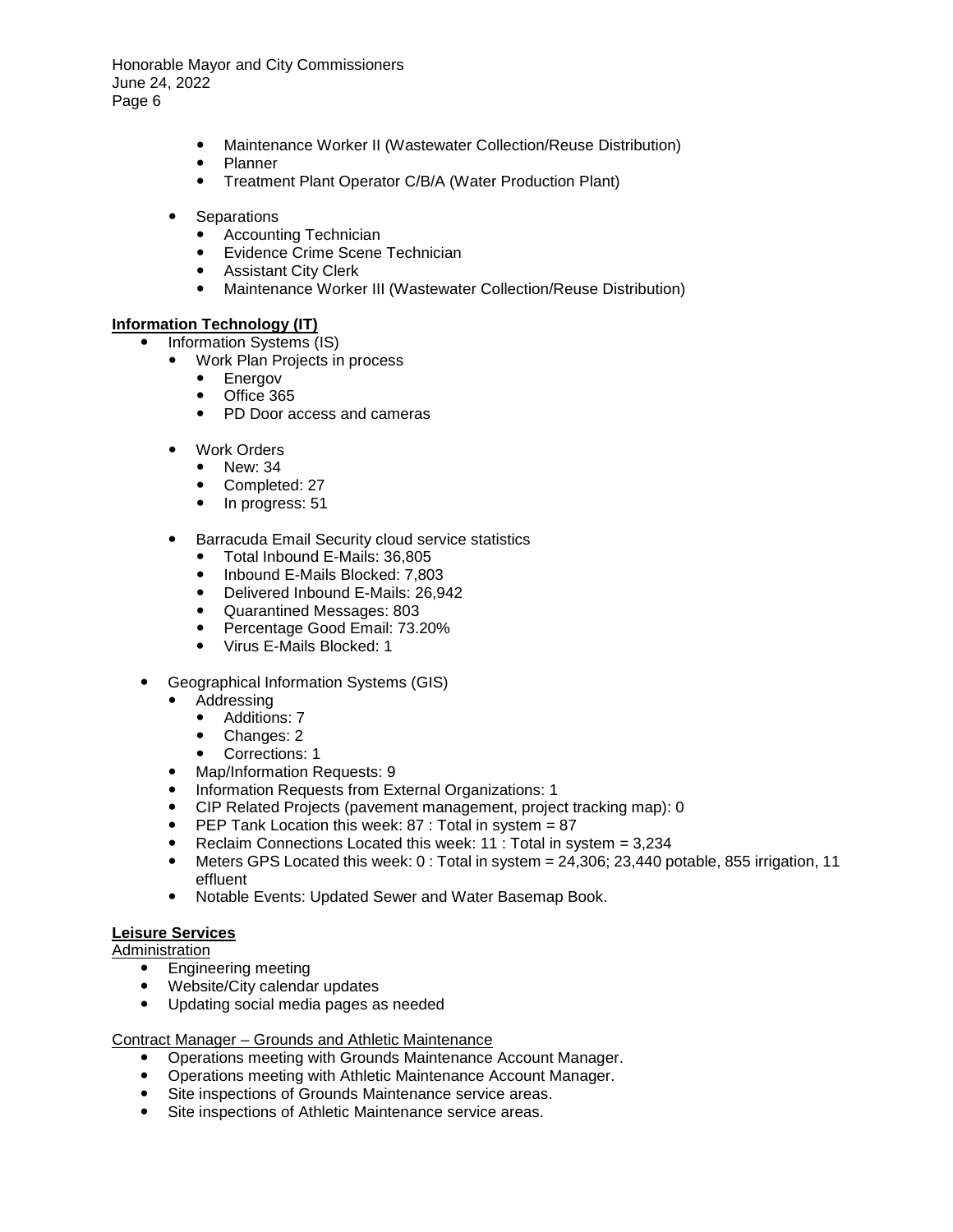- Site visits with account managers.
- Conduct over-site of enhancement, trimming, install and application projects
- Follow up with concerns, issues and questions within scope of work, weekly administrative assignments and activities.

### Contract Manager – Facilities Maintenance

- Weekly meeting with janitorial services operations manager.
- Weekly site visits to evaluate janitorial services.
- Completed interior painting at Central Park II.

#### Environmental Discovery Center

- Open for guided and self-guided tours.
- Held Enviro Camp, the theme was Plant Week.

#### **Athletics**

- Shuffleboard continues to hold practices on Monday, Wednesday, and Friday at 1 pm at Sports Complex.
- OBGS 9's All Star Team practicing on Monday, Wednesday and Friday at 6 pm at Nova #3 and Quad #1.
- OBYBSA 10's All Stars Team practicing on Tuesday and Thursday at 6pm at Nova #3.
- OBGS 11's tryouts, Wednesday and Thursday, at 6pm on Nova #4.
- Athletx Baseball Tournament (rental), Wednesday through Saturday, 8 am, Sports Complex, Quad, Wendelstedt, Kiwanis.

#### Athletics Field Maintenance

- Cleaned park, tennis and basketball courts at South Ormond.
- Tended to the infields, tennis and handball courts at Osceola Elementary School.
- Cleaned Skateboard Park, handball, tennis, and basketball courts at Nova.
- Cleaned Magic Forest and the common area of Nova Park.
- Cleaned all sports parks daily of debris/trash from the events during the week.
- Continued dragging infields (18) daily at Sport Complex/Nova Fields.
- Continued edging infields (18) weekly at Sport Complex/Nova Fields.
- Dragged and edged South Ormond and Osceola (2) Softball Fields.
- Prepprd Nova #2/#3/#4 for OBYBSA All Star practices and Spikes tryouts.
- Prep Quad, Wendelstedt, Kiwanis for Athletx Tournament.

### Performing Arts Center

- Hosted CMT Dance Showcase on June 18.
- Hosted CMT Workshop Encanto Summer Camp week.
- Prepared for Tomoka Eye Associates staff training meeting rental on June 30.
- Updated information on OBPAC Facebook page and Internet ticketing site.
- Entered work orders for facility and equipment repairs.

### South Ormond Neighborhood Center

- Youth basketball practice Saturday (noon until 2 pm)
- Jazzercise Monday evening (5:45 pm until 6:45 pm)
- Splash pad opens daily (10 am until dusk)
- Open park and playground (sunrise until 11 pm)
- Open gym and weight room (center hours)
- Summer Connection continues this week

#### Community Events

- Weekly administrative tasks, office work, meetings, and activities.
- Planning for the following events:
	- Independence Day Celebration, 7/4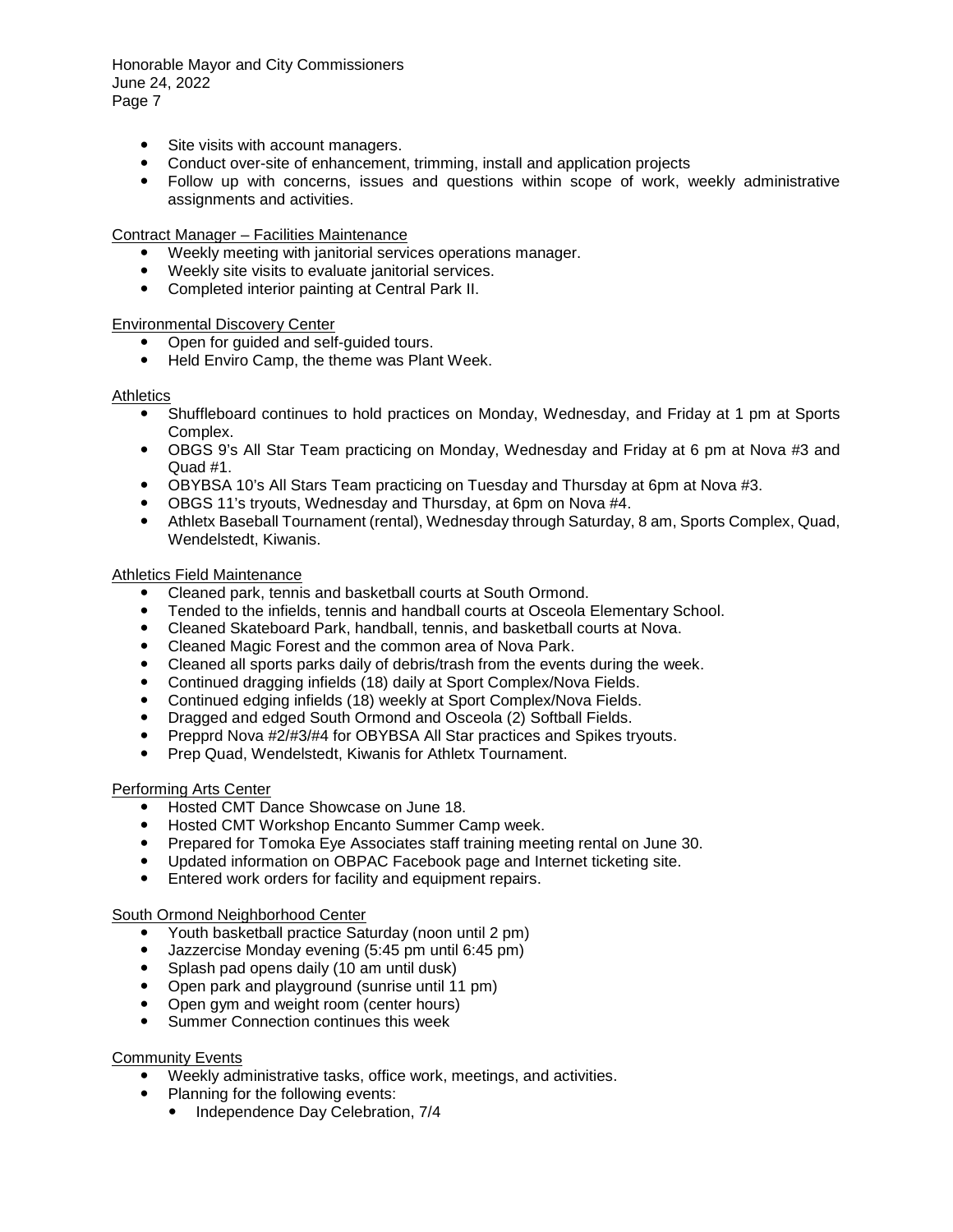Summer Sounds Free Concert Series, 7/15, 7/22, & 29

### Nova Community Center and Special Populations

- Jazzercise took place Monday-Saturday from 9 am to 10 am, and 5:45 pm to 6:45 pm on Wednesday and Thursday in the Activity Room.
- Pickleball was held in the gym Monday-Friday from 9 am to 3 pm.
- Open Play Basketball is offered Monday through Saturday from 3 pm to 9 pm and Sunday from 1 pm to 5:30 pm.

### The Casements

- Open for guided and self-guided tours, Monday through Friday, 8 am to 5 pm.
- House of Healing held their Sunday evening service at Bailey Riverbridge on Sunday.
- Casements Camera Club Spring Exhibit through June in the Gallery.
- Coordinator met with potential wedding rental, Monday 11 am.
- Casements Crafters met, Thursday in the Art Room from 12 pm to 3:30 pm.
- Greek Cooking, was held on Thursday, from 4:30 pm to 8:30 pm.
- Wedding rehearsal was held at Bailey Riverbridge on Thursday 5 pm to 6 pm.
- Ora Yoga classes met on Tuesday and Thursday mornings from 10 am to 11:30 am and Wednesday evening at Bailey Riverbridge from 6 pm to 7 pm.
- Pilates classes met on Monday, Wednesday and Friday mornings from 8:30 am to 9:30 am.
- "Did You Know?" posted on Wednesday and Friday on The Casements Facebook page.

#### Parks Maintenance

- Citywide park inspections and cleaning
- Pavilion inspections completed and posted reservations
- Checked all parks for unemptied trash cans
- Bathroom checks twice per day
- Inspected signs at all playground equipment
- Skatepark concrete inspected and repaired
- Trails blown off
- Magic Forest wood repairs
- Loose boards addressed at Central Park I and Central Park II
- Repaired hose bibs at Central Park I

#### Building Maintenance

- Windscreen repaired at Fleet
- Installed towel dispenser at WWTP
- Repaired loose downspout on east wall at the Performing Arts Center
- Installed outside door stop at Nova
- Installed first aid box and a platform at Andy Romano Beachfront Park
- Installed new key box at the Police Department
- Drain cleaning and urinal repair at Andy Romano Beachfront Park<br>• Benjaced outside fountain at Cassen Park and South Ormond Neig
- Replaced outside fountain at Cassen Park and South Ormond Neighborhood Center
- Painted yellow curbing at South Ormond Neighborhood Center
- Replaced pavilion support post at Central Park I
- Repaired concrete at the Skate Park

### **Police Department**

Administrative Services

- Staff attended staff meeting.
- Staff attended a meeting for the upcoming Independence Day event.
- Staff completed the Eyes and Ears program radio deployment.
- Staff attended an Internal Affairs Conference in Clearwater Beach.
- Staff attended IPTM Traffic Safety Symposium in Orlando.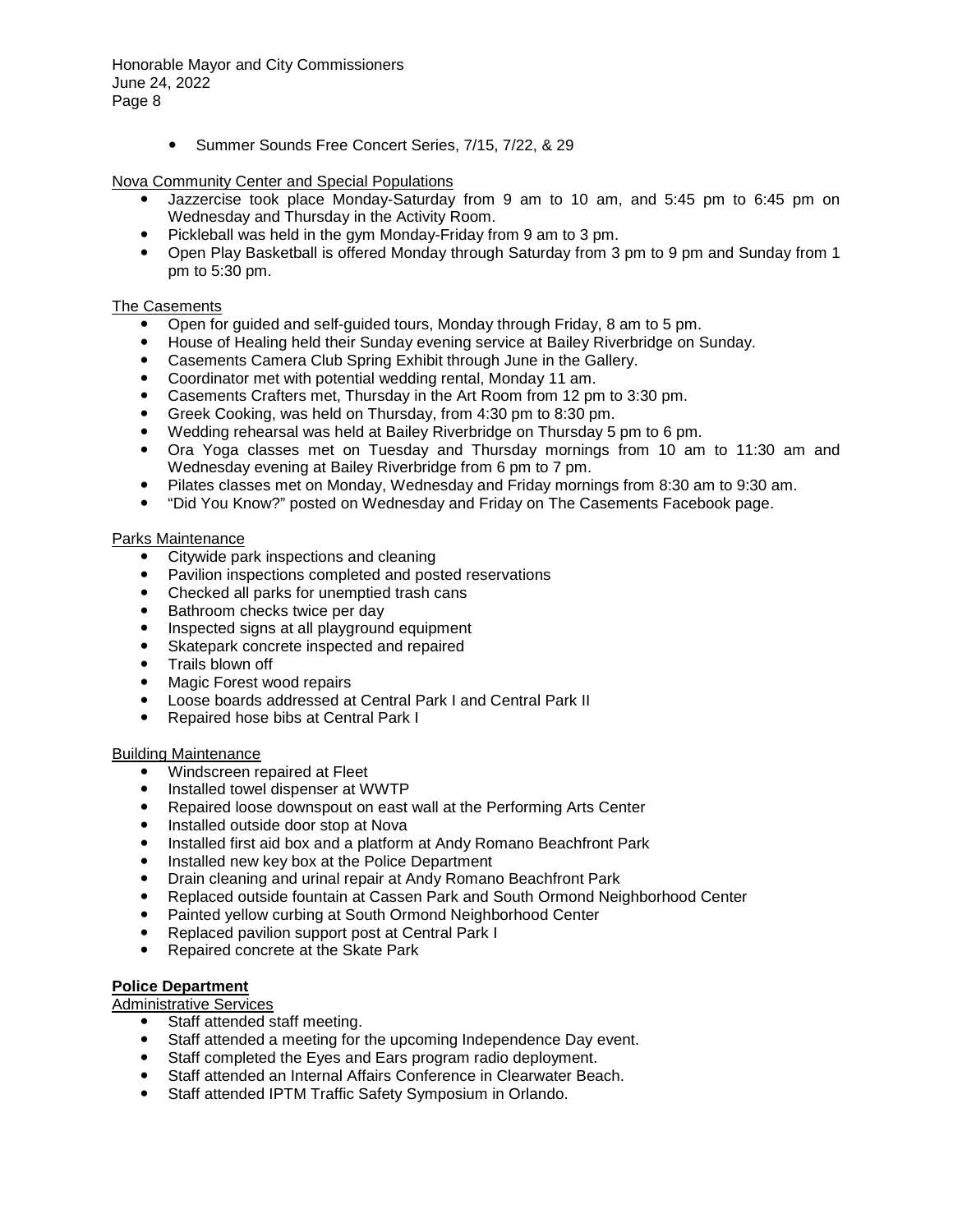### Community Outreach

- Youth Leadership Council (YLC) Five (5) YLC members met on Sunday, June 19, to prepare for the State of Florida Association of Police Athletic Leagues Annual YLC conference at Disney. The YLC conference is scheduled for July 17-20, 2022.
- OBPAL Basketball Fifteen members (15) members of the OBPAL Bruins Basketball program attended practice last week from 6:00 to 8:30 pm on Tuesday and Thursday at the South Ormond Neighborhood. Eight (8) members of the  $8<sup>th</sup>$  grade team attended the Showdown North tournament in Charleston, South Carolina June 17– 9.
- Summer Educational programs OBPAL partners with the South Ormond Neighborhood Center to provide science, art, reading and computer lab during Volusia County School summer break. The OBPAL program is offered Monday through Thursday. Approximately 60 children will participate in the classes each week.

### Community Services & Animal Control

- Animal Calls responded to: 47
- Animal Reports: 6
- Return to Field: 3
- Animal Bites: 2
- Animals to Halifax: 4
- Injured Wildlife Calls: 2
- Found Property Reports: 3

### Criminal Investigations

- Cases Assigned: 19
- Cases Cleared by Arrest/Complaint Affidavit: 4
- Cases Exceptionally Cleared: 10
- Inactive: 11
- $\bullet$  Fraud: 5
- **•** Burglary Business: 1
- **•** Burglary Residential: 3
- Larceny Car break:  $2 \cdot$  Grand Theft: 3
- Grand Theft: 3
- Auto Theft: 0
- Death Undetermined: 0
- Missing Persons:0
- Recovered Missing Persons: 0
- Sex Offense/Rape: 0
- Robbery: 1
- Assaults: 0
- Police Information: 2
- Threatening Calls: 1
- Vandalism: 1

### Records

- Walk Ins / Window: 98
- Phone Calls: 141
- Arrest / NTA's: 23
- Reports Generated: 124
- Reports Entered: 120
- Citations Issued: 59
- Citations Entered: 51
- Warnings Entered: 97
- Trespass Warnings: 13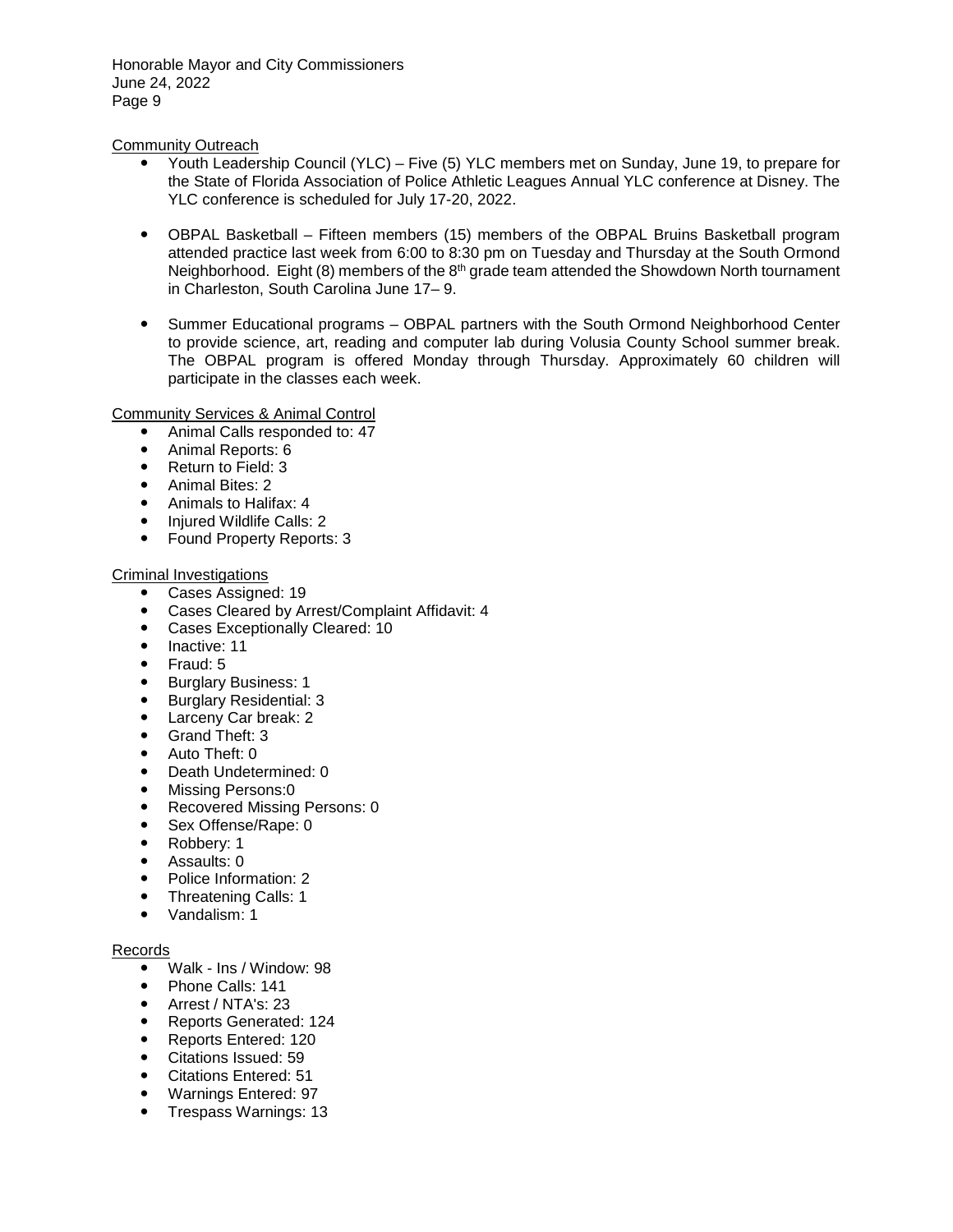- CORF Entered: 51
- Mail / Faxes / Request: 33

### Patrol

- Total Calls: 1,359
- Total Traffic Stops: 127

### **Operations**

• Crime Opportunity Report Forms: 59

# 06/15/22

- Business Burglary, 40 Holly Street (Tomoka Construction). A male broke into the business and stole tools.
- Business Burglary, 49 West Granada Boulevard (The Grind). An unidentified subject entered the business overnight and removed several hundred dollars worth of alcohol from the business.
- Theft/Narcotics Arrest, 500 Sterthaus Drive (YMCA). A male stole two gym bags and was found to be in possession of narcotics.
- Carbreak, 9 Sunshine Boulevard (Collin's Construction). A male subject entered an unlocked work vehicle overnight, several items were removed from the vehicle.
- Vandalism Arrest, 170 West Granada Boulevard (Ormond Beach Police Department). A female was damaging flowers and plants belonging to the City of Ormond Beach.
- Traffic Arrest, 100-Block of West Granada Boulevard. A female was stopped for a traffic violation. She was found to be a habitual traffic offender.
- Crash, Village Drive/South Nova Road. A vehicle travelling south on South Nova Road making a left turn onto Village Drive crashed into a motorcycle travelling north on South Nova Road at Village Drive.

# 06/16/22

- Give False Name Arrest, 146 North Orchard Street. A male subject gave a false name to officers during an investigation.
- Warrant Arrest, 125 South Orchard Street #108 (Orchard Garden Apartments). Subject was contacted and found to have an open warrant.

# 06/17/22

- Domestic Violence Battery Arrest, 73 Apian Way. A male grabbed his wife and shook her, causing her to fall.
- Domestic Violence Aggravated Assault, 374 South Halifax Drive. A male sent texts containing threats to his ex-girlfriend. He also made verbal threats to do bodily harm.
- Domestic Violence Battery Arrest, 1614 North United States Highway One (Econo Lodge). A male got into a verbal argument with his girlfriend that turned physical.
- Bicycle Theft, 26 North Beach Street (Fugu). An unidentified subject stole an employee's bicycle from this location while he was working.
- Theft Arrest, 795 West Granada Boulevard (CVS). A female picked up a wallet that the victim dropped and fled. She was later located and arrested.

### 06/18/22

- Residential Burglary, 517 North Beach Street. An unidentified subject entered the unlocked residence and took spare keys/remotes.
- Residential Burglary, 201 Neptune Avenue. A bicycle was stolen from the carport overnight.
- Shoplifting Arrest, 1521 West Granada Boulevard (Wal-Mart). A female stole merchandise from this location. The incident was witnessed by the loss prevention officer.
- Strong Arm Robbery, 234 North Nova Road (Trails Liquor Store). An unidentified subject pushed an employee while attempting to steal merchandise.
- Sex Offense, 208 Central Avenue (Pace). A worker for the Department of Children and Families reported a possible sex offense between a student and teacher at this location.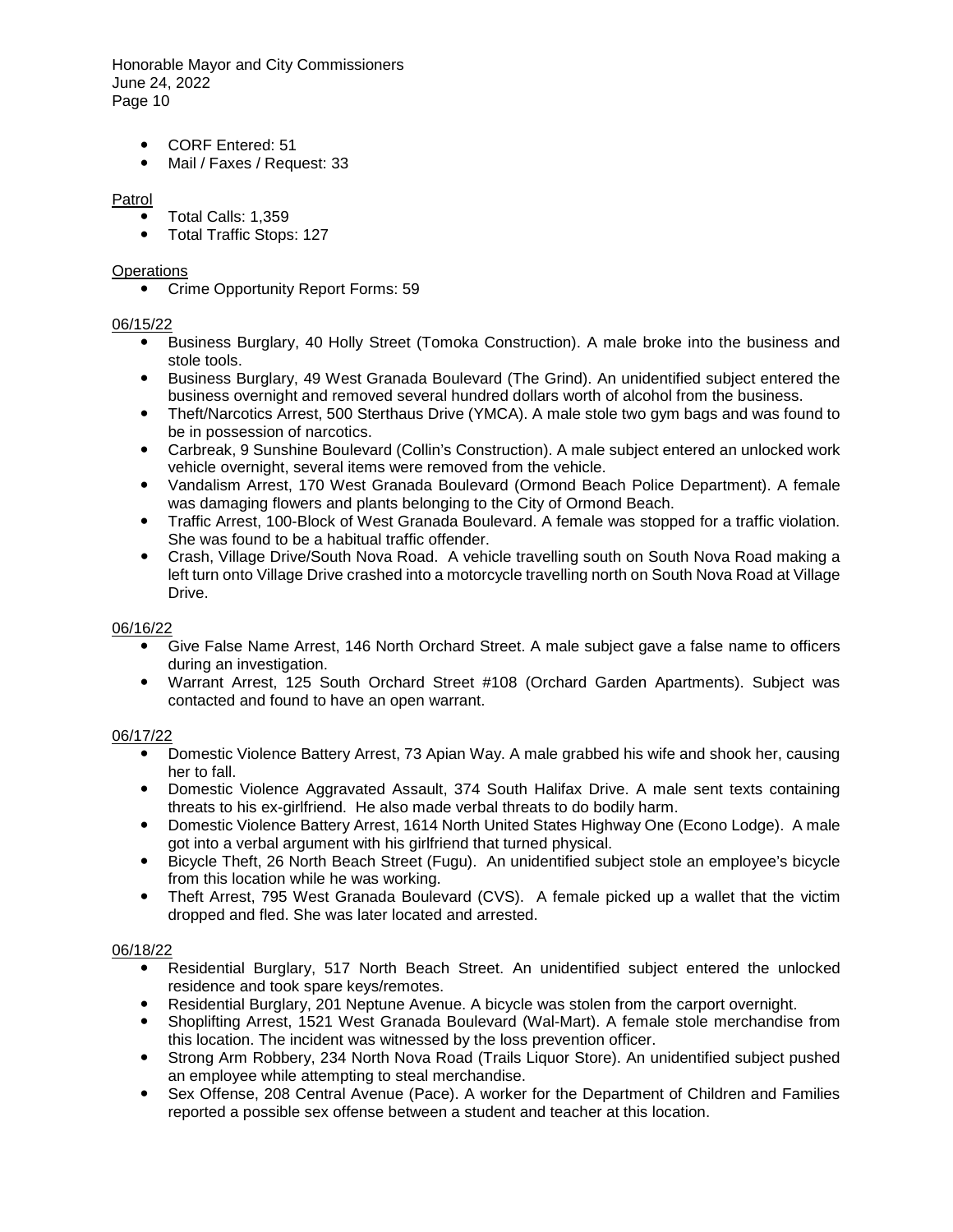- Theft, 51 South Atlantic Avenue (Royal Floridian Resort). An unidentified subject stole a guest's purse containing money.
- Carbreak, 12 Lakecliff Drive (Ormond Lakes Subdivision). An unidentified subject made entry to the victim's unlocked vehicle. Nothing appeared to be missing.
- Resisting without Violence Arrest, 690 South Nova Road (7Eleven). A male resisted officers as they were attempting to secure him.

### 06/19/22

• No Part One Crimes

# 06/20/22

- Residential Burglary, 89 South Atlantic Avenue #103 (Oceanfront Condos). An ex-girlfriend entered the front door of the residence. Once inside, she battered the victim's new girlfriend.
- Residential Burglary, 9 Autumnwood Trail (Trails Subdivision). A male entered a garage and removed a laptop.
- Warrant Arrest, 601 Fleming Avenue. Subject was contacted and found to have an open warrant. The subject was also on probation and gave officers a fake name at first. He was also charged with giving a false name and violation of probation.

### 06/21/22

• Resisting without Violence Arrest (X2), FEC Railroad/Airport Road. A male was found intoxicated at this location. He resisted officers when they went to take him into custody for evaluation at the hospital. He continued to be uncooperative and caused a disturbance inside the hospital and refused to obey Officer's commands. He damaged the interior of a police cruiser after he started kicking the interior of the vehicle.

### Traffic Unit

- Traffic Enforcement Stats:
	- Number of Traffic Stops: 42
	- Number of Citations issued: 46
	- Number of Written Warnings Issued: 57
	- Number of Parking Tickets Issued: 0
- Traffic Crash Reports:
	- Number of Crashes without Injuries: 8
	- Number of Crashes with Injuries: 4
	- Number of Crashes with Serious Bodily Injury: 0
	- Number of Fatal Crashes: 0

### Neighborhood Improvement

- Weekly inspection statistics by Commissioner Zones
	- Zone 1: 0 Case initiated
	- Zone 2: 1 Case initiated
	- Zone 3: 0 Cases initiated
	- Zone 4: 2 Cases initiated
- 5 signs have either been removed or sign cases created.
- 6 tree removal permit requests
- Administrative staff assisted with seven (7) walk-in's and forty-four (44) telephonic inquiries.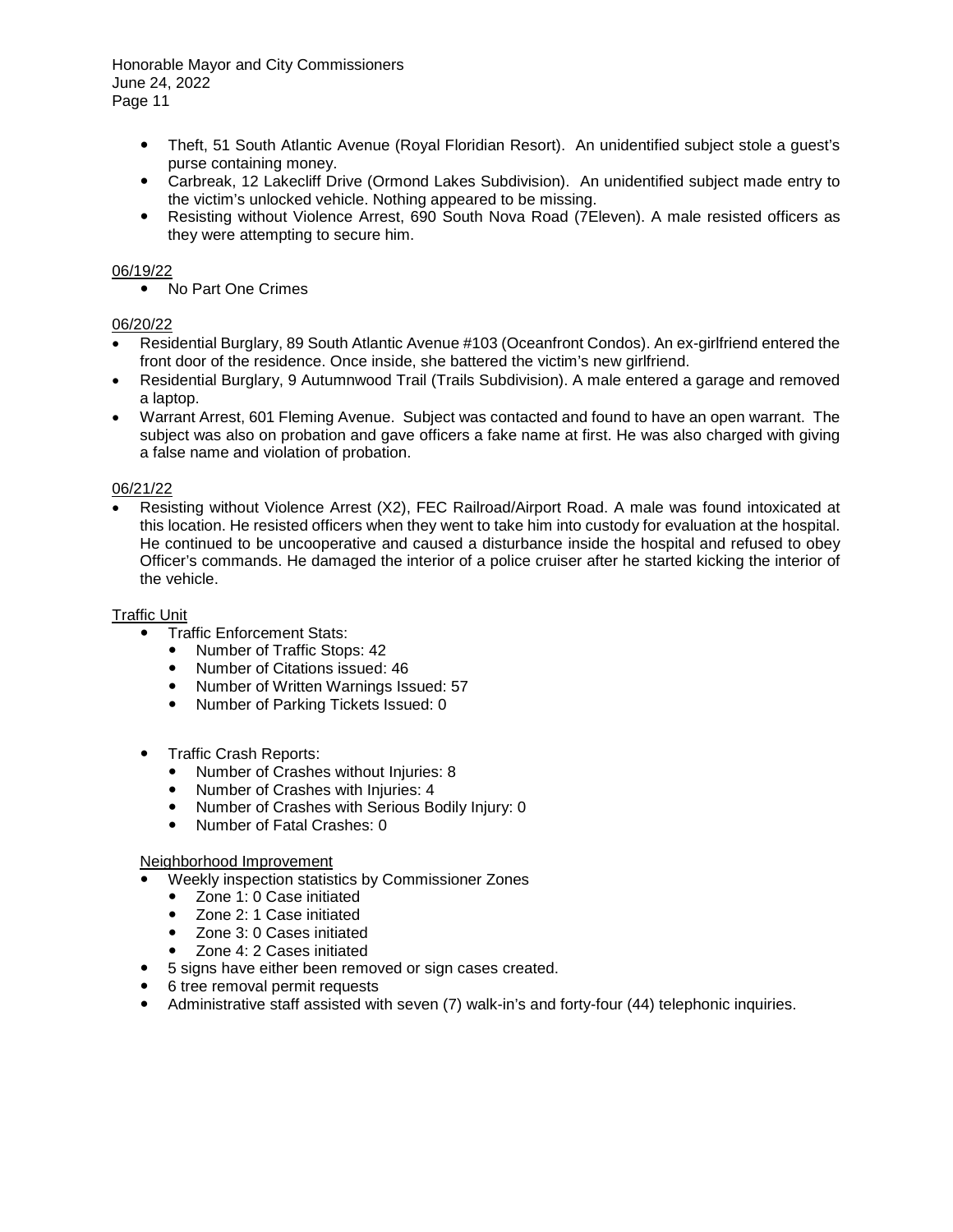# **Public Works**

Engineering

- Projects Summaries
	- Construction Projects:
		- Wilmette Stormwater Pump Station Construction is ongoing, progress meeting scheduled for June 29.
		- SONC Gym Construction is ongoing.
		- CDBG Fleming Playground Construction is ongoing.
		- Facility Hardening Construction at the PD is in process.
		- 385 South Old Kings Road Remediation work is nearing completion.
		- Sanchez Park Playground Equipment Replacement Equipment has been ordered and has a long manufacturing lead time.
		- 2022 Storm & Sewer Lining Notice to Proceed issued for June 13.
		- PD Access Control Replacement Construction is in process.
		- Central Park 2 Gazebo Replacement Gazebo is scheduled to ship July 18, a preconstruction meeting is scheduled for June 29.
	- **Bidding** 
		- CDBG 2022 Sidewalk Improvements Bid award scheduled for the July 19 City Commission meeting.
		- PD HVAC Upgrades Bid award scheduled for the July 19 City Commission meeting.
		- Fleming Avenue Drainage Improvements Bids were opened on June 21 and are under review.
		- WRF Clarifier Improvements Project was advertised on June 12, a pre-bid meeting was held on June 20, bids are due on July 12.
		- Downtown Sidewalk Renovations Project was advertised on June 12, a pre-bid meeting is scheduled for June 30, bids are due on July 14.
		- 2022 Road Resurfacing Project is scheduled for approval to bid at the July 19 City Commission meeting.
	- Design Projects:
		- Downtown: Cassen Park Improvements Proposals were opened on June 14 and are under review. A selection committee meeting will be scheduled.
		- Business Park Drive Phase II Design is in process.
		- WTP Aeration Replacement, Clearwell Rehab & Splitter Box Rehab Bid documents are prepared, permitting in process.
		- Doug Thomas Way Extension Design Design is in process.
		- WRF Upgrades Design is in process.
		- Leeway Storage Tank & Pump Station Rehabilitation Design is in process.
		- Downtown East Granada Utility Undergrounding Easement documents are being revised based on field meeting with FPL.
	- Departmental Activities
		- Reviewed 26 Engineering Permit applications through the ProjectDOX system, and created and approved 2 Franchise Utility Work-in-the-Right-of-Way permits.

# Environmental Management

Street Maintenance - Asphalt/Concrete

- Stripped forms, backfilled, cleanup on Mainsail
- Lay asphalt at Loyola-South Forty-N Orchard-Riverside
- Formed sidewalk at MacDonald House
- Patched potholes on Woodridge Dr; Knollview Blvd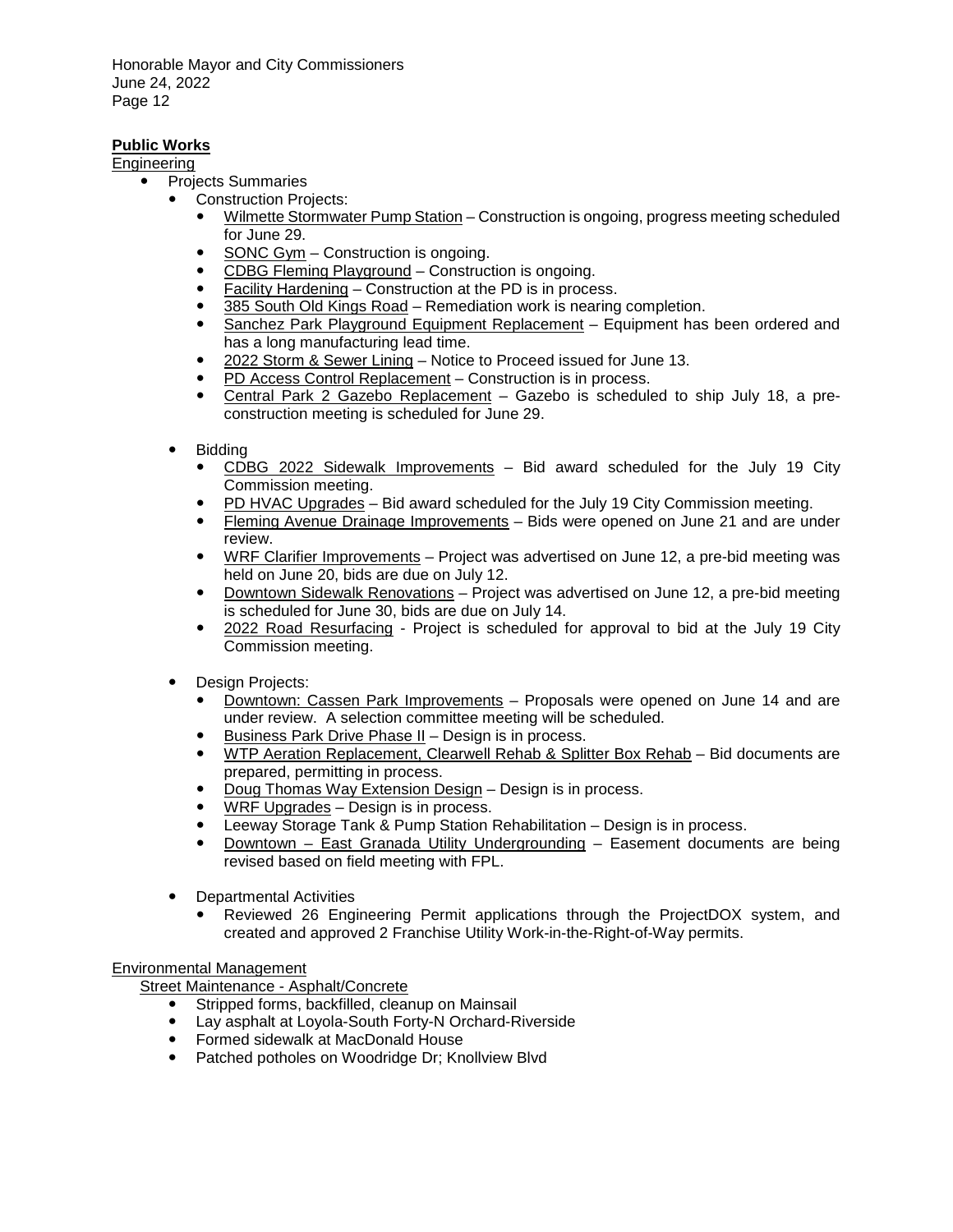### Forestry

- Trimmed and cleaned up at City yards and City Hall (incl. Corbin Ave parking lot at school)
- Trimmed at various bus stop benches
- Maintenance and tree inspection citywide
- Hauled debris to Nova/Transfer Station
- Ground stumps citywide
- Trimming FDOT on Nova Rd s/o SR40; parking lot at Public Works

#### Maintenance

- Rotated Special Event Bridge signs
- Debris cleanup on Granada Bridge and Memorial Gardens
- Graded roads & boat ramps at all City parks, Airport Sports Complex and Old Tomoka Rd.
- Picked up litter at various bus stops in the City, on DOT roads, at Orchard and Wilmette and on the Tomoka River Bridge
- Weed control on streetscape and FDOT areas
- Cleaned benches citywide
- DOT weed control on all state roads
- Trimming in various areas citywide

### Sign Shop

- Citywide locations, checked for signs that might need attention
- Fabricated various signs & decals for upcoming jobs
- Washed & cleaned signs in various locations
- Various projects

### Stormwater Maintenance

- Training at PW
- Locates, pumps citywide
- Reachout FDOT ponds on Old Kings; Division Ave; Arroyo Parkway
- Ditch spraying citywide
- Sweeper at Ormond Green
- Gates pumps, hot spots citywide
- Slope mower at US1 Pineland; SR40

#### Vactor

• Line cleaning on Capri Dr

#### **Fleet**

- Mileage traveled by all departments for the week: 22,884
- PM Services completed for the week
	- **Emergency Vehicles and Equipment: 1**<br>**•** Non-Emergency Vehicles and Equipmen
	- Non-Emergency Vehicles and Equipment: 3
- Road Calls for the week: 1
- Quick Fleet Facts:
	- Fuel on hand: 10,664 gallons unleaded, 9,468 gallons diesel
	- Fuel used in one week: 2,575 gallons of unleaded and: 591 gallons of diesel.
	- Fleet completed 49 work orders this week.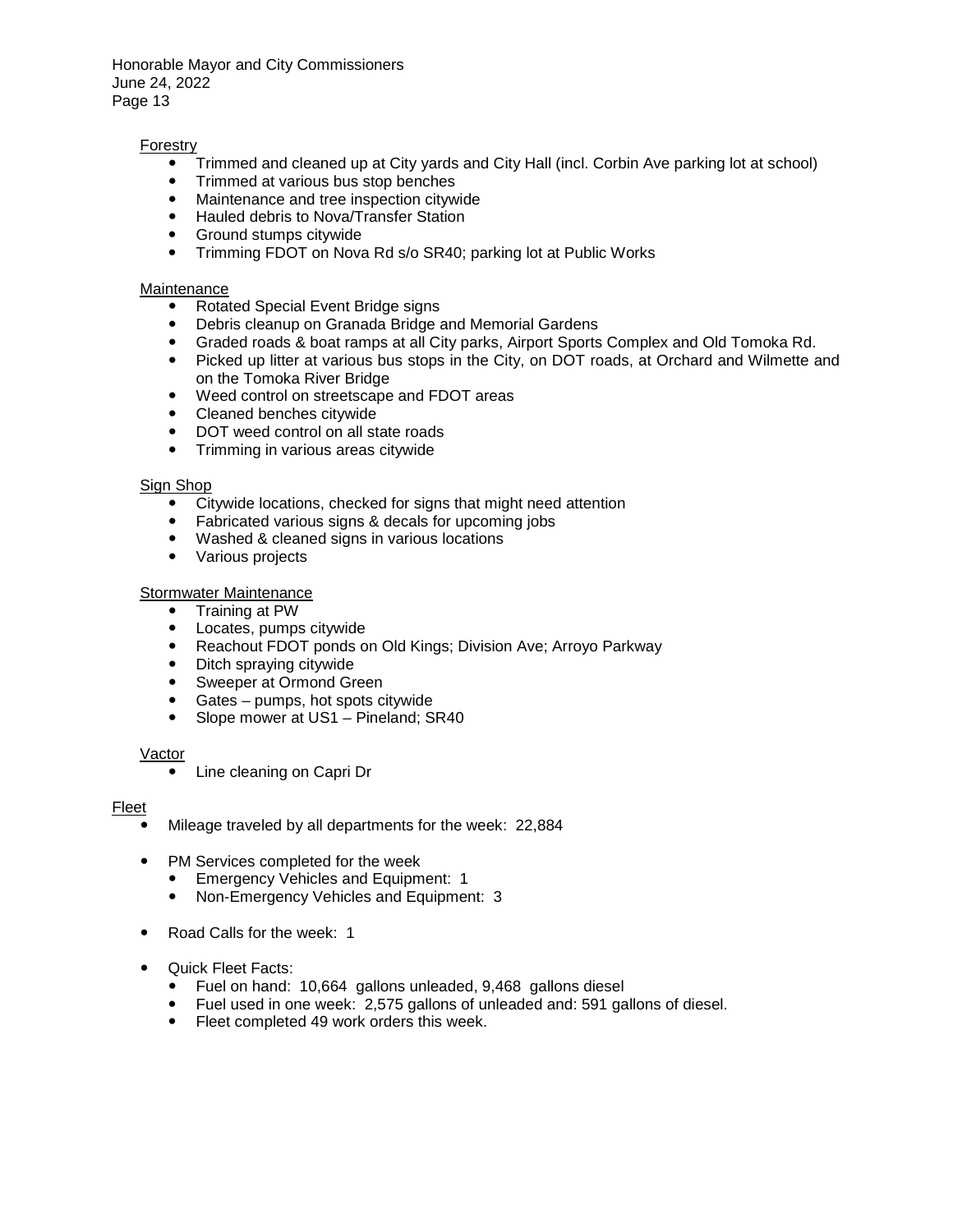### **Utilities**

- Projects Summary
	- Utilities CIP projects are listed under the Engineering section as this division manages those projects and to avoid duplication of information.

Water Treatment

- Delivered 40.452 million gallons for the week ending June 18, 2022 (5.78MGD).
- Backwashed 6 filters for a total of 334,500 gallons backwash water.
- Raw water average daily withdrawal rate from all wells through June 18, 2022@ 6.41 MGD, SJRWMD 2022 allocation @ 7.930 MGD.
- Produced & hauled 92 wet tons of dewatered sludge (65 70% solids).
- Flushed distribution system 30,000 gallons.

### Water Reclamation Facility

- Domestic and Industrial Wastewater flow was 27.02 Million Gallons.
- Influent flow rate Average Daily Flow (ADF) for weekly period @ 3.86 MGD
- Produced 26.59 Million Gallons of Reclaim water.
- Produced 0.43 Million Gallons of Surface Water Discharge.<br>• Most recent appual period ADE Rates (June 1, 2021 May
- Most recent annual period ADF Rates (June 1, 2021 May 31, 2022) (MGD)):
	- Influent 4.97 (Permit 8 MGD):
	- Surface Water Discharge 1.45 (Permit 6 MGD);<br>• Reuse 3.30 (Permit 10 MGD)
	- Reuse 3.30 (Permit 10 MGD)

### Water Distribution

- Responded to 2 report of customer concerns regarding low pressure, or assistance with other plumbing concerns.
- Responded to 10 calls from customers concerning leaking water.
- Replaced 3 residential water meter due to operational concerns.
- Tested 5 city owned backflow preventers and made repairs when needed.
- Replaced 1 residential water service due to pressure concerns or leaks.
- Replaced 6 broken water meter boxes.
- Performed valve maintenance on 4 main line valve.
- Installed 4 new water meters/services for new construction.
- Repaired 3-inch manifold located 1360 N US1 due to a vehicle accident.
- Performed hydrant maintenance on 44 county hydrants located on the north peninsula.
- Repaired landscaping to all excavation sites.
- Utility locate service for water/wastewater/reuse/city power and fiber optic cables: received notice of 145 utility locates for the previous week.

### Wastewater Collection

- Crews responded to 7 trouble calls in the Breakaway/Hunters Ridge PEP System service area and 3 in the conventional system service area.
- Flushed Nova Community Center.
- Flushed sanitary lateral at 103 Hickory Hills Cir. and 300 Center St.
- Removed 1,000 gallons of effluent off of Hunter's Ridge force main.
- TV'ed 3 sanitary laterals on the PM list
- Changed pump at 4 Leisure Wood Way, 41 Laurel Ridge Break, and 11 Spanish Pine Way.
- Andy Romano Park, assisted Building Maintenance with backed up restrooms
- 2 Arbor Lakes Park, checked city manhole for any obstructions. Manhole is clean and clear.
- 7 Shadow Creek Way, dug up chamber and added riser. Leveled area surrounding tank.
- Fortunato Park, replaced broken 6" C/O and cap.
- Located sewer lateral at 103 Neptune Ave, 415 Calle Grande St, 35 Laurel Ridge Break
- 219 Royal Dunes, replaced broken lateral and C/O, cleaned and TV'ed line to main.